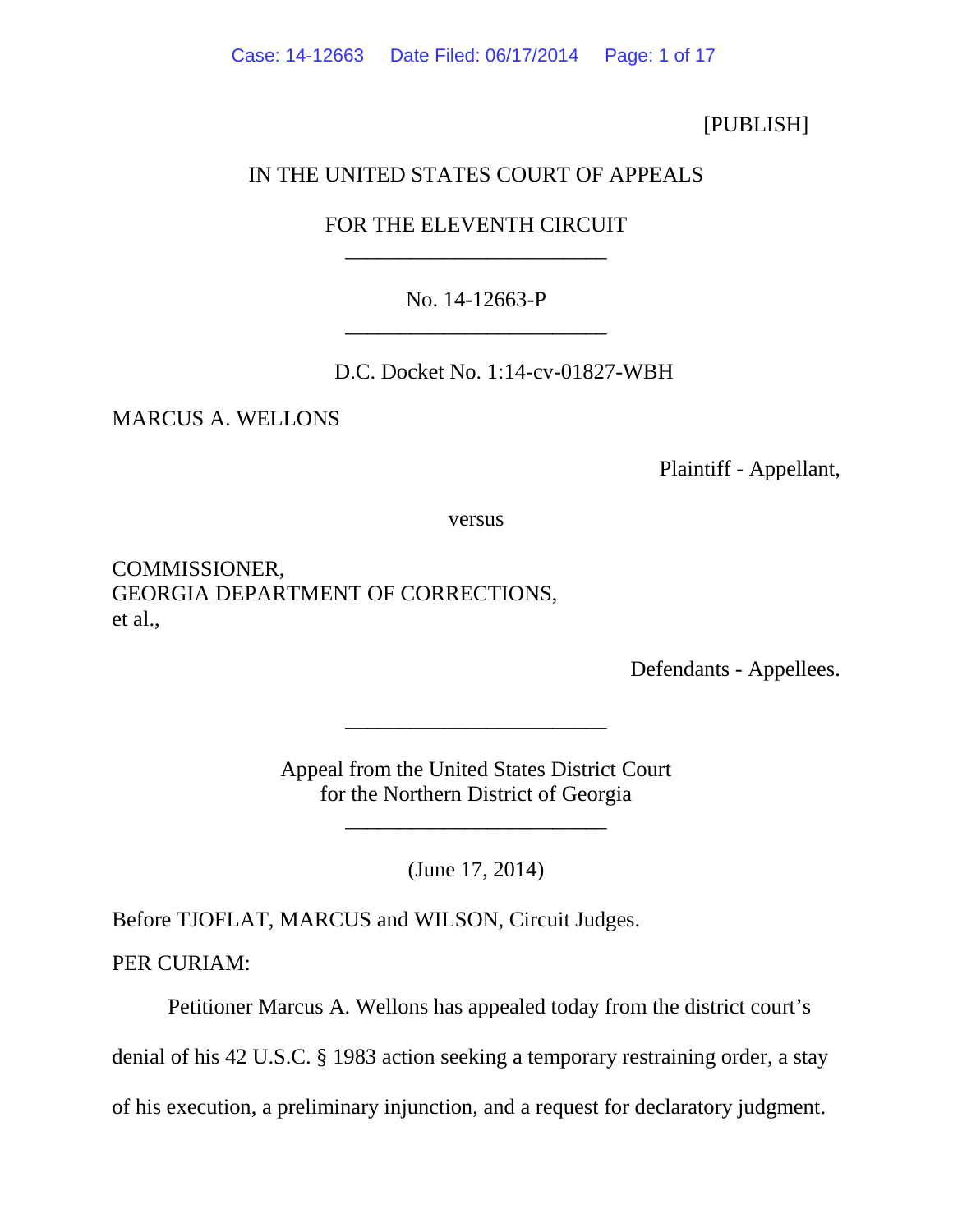He is scheduled to be executed by lethal injection today at 7:00 p.m. Upon thorough consideration of the parties' arguments and prevailing law, we find that Wellons has not established a substantial likelihood of success on the merits of his Eighth Amendment or other constitutional claims.

### **I. BACKGROUND**

Wellons was convicted of the malice murder and rape of fifteen-year-old India Roberts on June 6, 1993. The Supreme Court denied his petition for writ of certiorari on direct appeal. *Wellons v. Georgia*, 519 U.S. 830, 117 S. Ct. 97 (1996). Following denial of state habeas relief, Wellons filed a federal petition for writ of habeas corpus in the Northern District of Georgia, which was also denied. This court affirmed the denial of habeas relief, *Wellons v. Hall*, 554 F.3d 923 (11th Cir. 2006), but the Supreme Court granted his petition and remanded for further consideration, *Wellons v. Hall*, 558 U.S. 220, 130 S. Ct. 727 (2010) (per curiam). After remanding Wellons's case to the district court for further proceedings consistent with the Supreme Court's opinion, we affirmed the district court's denial of Wellons's habeas petition. *Wellons v. Warden*, 695 F.3d 1202 (2012). The Supreme Court denied Wellons's petition for writ of certiorari. *Wellons v. Humphrey*, 134 S. Ct. 177 (2013).

Defendants have scheduled Wellons for execution on June 17, 2014. Following denial of his state appeals, Wellons filed a Section 1983 complaint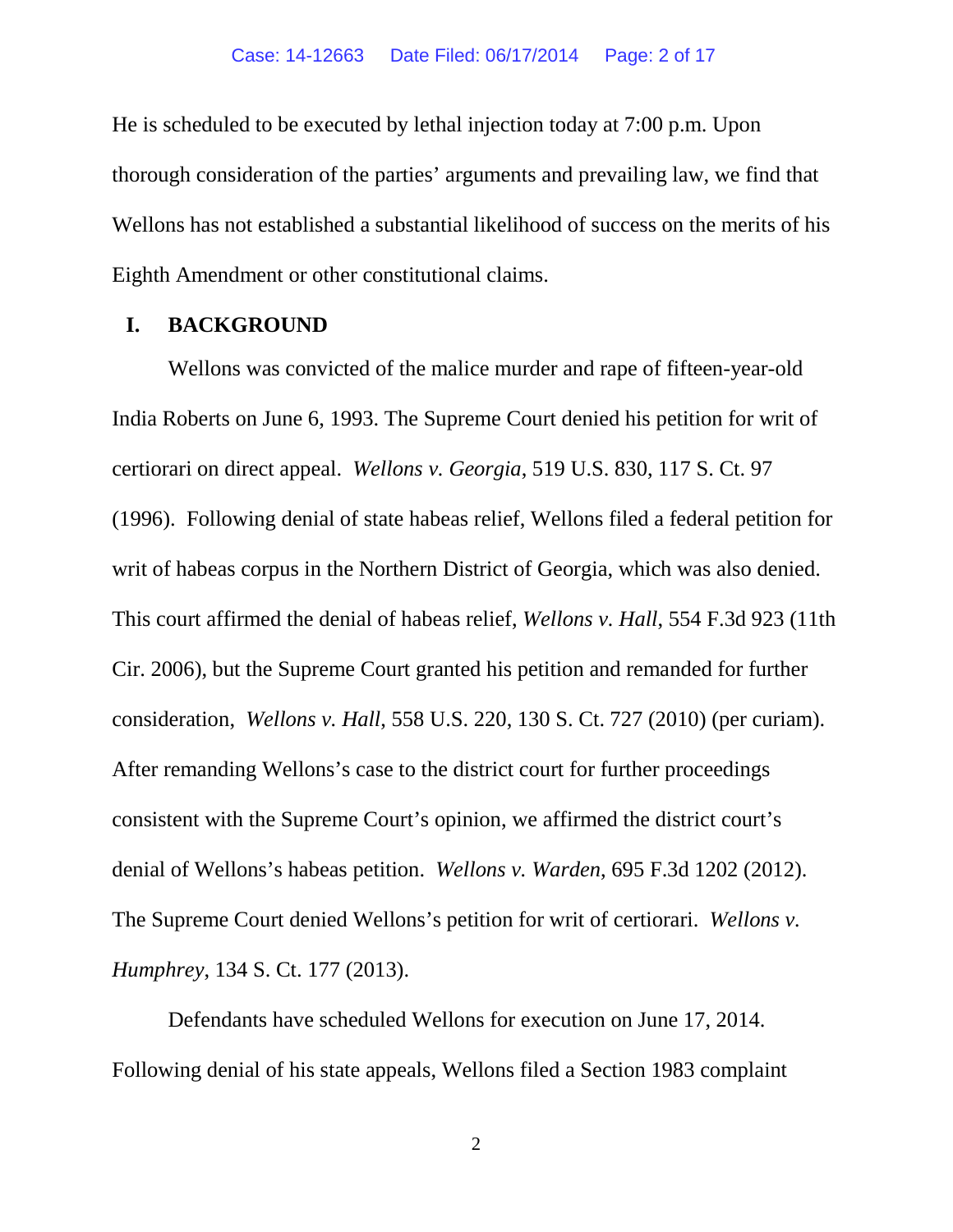seeking a temporary restraining order and stay of execution before the district court for the Northern District of Georgia. Wellons also sought a declaratory judgment that Defendants' refusal to disclose information concerning the provenance of their lethal injection drugs and the qualification of their execution team violates his rights pursuant to the First, Fifth, Eighth and Fourteenth Amendments. Wellons argues that Defendants have refused to disclose how they plan to execute him, relying upon Georgia's recent legislation that classifies all "identifying information" about a "person or entity who participates in or administers the execution of a death sentence . . . [or] that manufactures, supplies, compounds, or prescribes the drugs, medical supplies, or medical equipment" used in an execution as a "confidential state secret" not subject to disclosure. O.C.G.A. § 42-5-36(d) (effective July 1, 2013) (the "Lethal Injection Secrecy Act").

Wellons asserts that the only information Defendants have divulged concerning his execution is a copy of the lethal injection procedure that they adopted on July 17, 2012, which outlines a one-drug injection protocol of "pentobarbital." Because Defendants have not had any FDA-approved pentobarbital in their possession since March of 2013, but have indicated that they obtained pentobarbital for this execution, Wellons argues that they may use a substance that purports to be pentobarbital, but that has been manufactured from unknown ingredients and in unknown circumstances by a compounding pharmacy.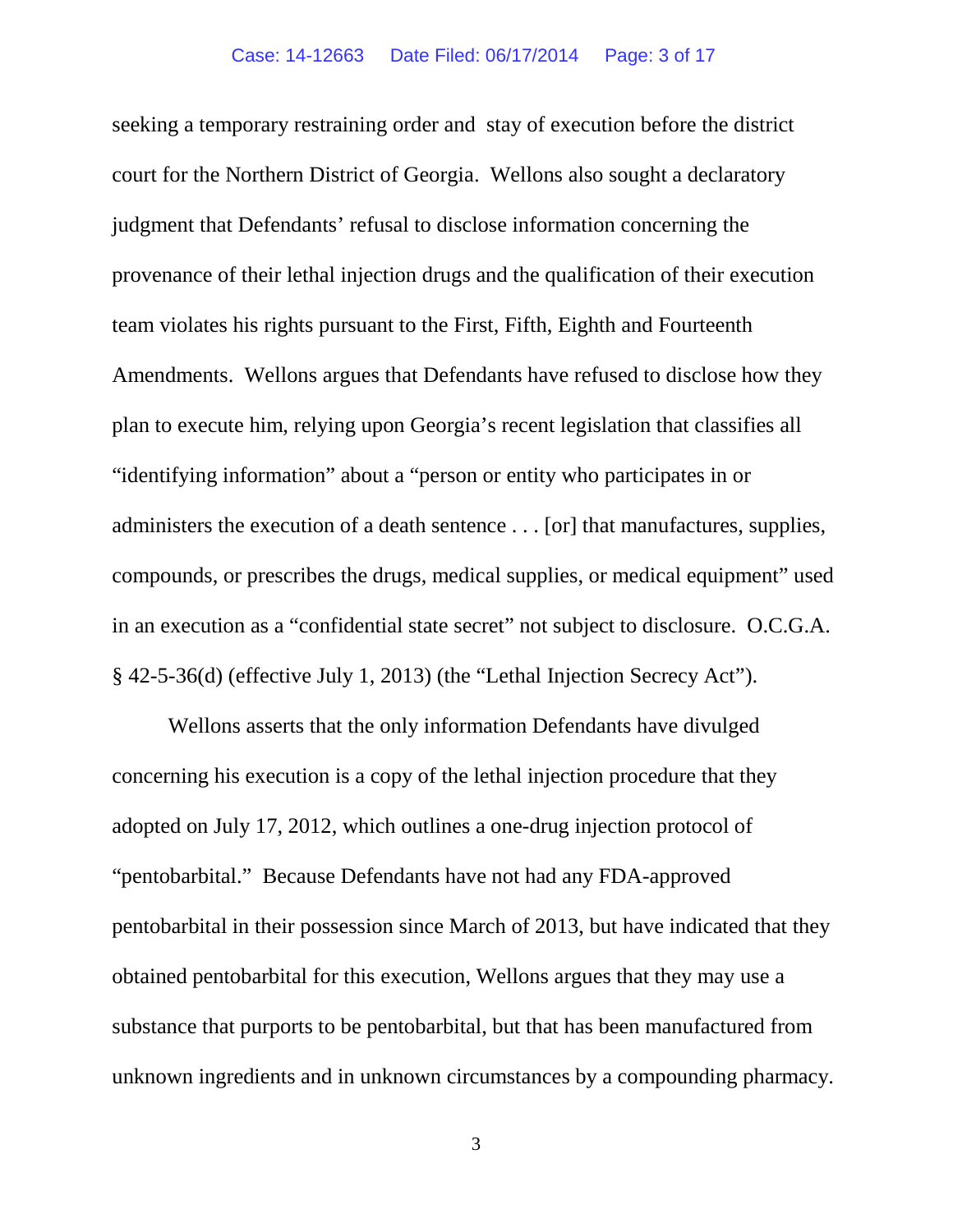Further, Wellons explains that the Supreme Court of Georgia has empowered Defendants to change their protocol at will and with no supervision or meaningful notice to the prisoner or public. *See Hill v. Owens*, 738 S.E. 2d 56 (Ga. 2013). Wellons presents several arguments for why his lack of knowledge about the drug that will be used at his execution violates his constitutional rights. First, he details the risks of using a compounded pentobarbital from an undisclosed source, arguing that it poses a substantial threat of undue pain and suffering. Second, Wellons argues that Oklahoma's recent botched execution of Clayton Lockett highlights the risks of Defendants' refusal to disclose the qualifications of the personnel who will administer Wellons's execution.

The district court held a hearing on June 16, 2014 on Wellons's claims regarding the provenance of the drugs to be used in his execution and the expertise of the personnel who will carry out the execution. The district court concluded that Wellons was not entitled to the declaratory or injunctive relief that he sought, and granted the Defendants' motion to dismiss Wellons's Section 1983 claims. Specifically, the district court found that Wellons's assertion that there may be a problem with the pentobarbital or that the person placing the intravenous lines into him may not be qualified to perform the task was mere speculation and "cannot substitute for evidence that the use of the drug is sure or very likely to cause serious illness and needless suffering." *Brewer v. Landrigan*, \_\_ U.S. \_\_ , 131 S.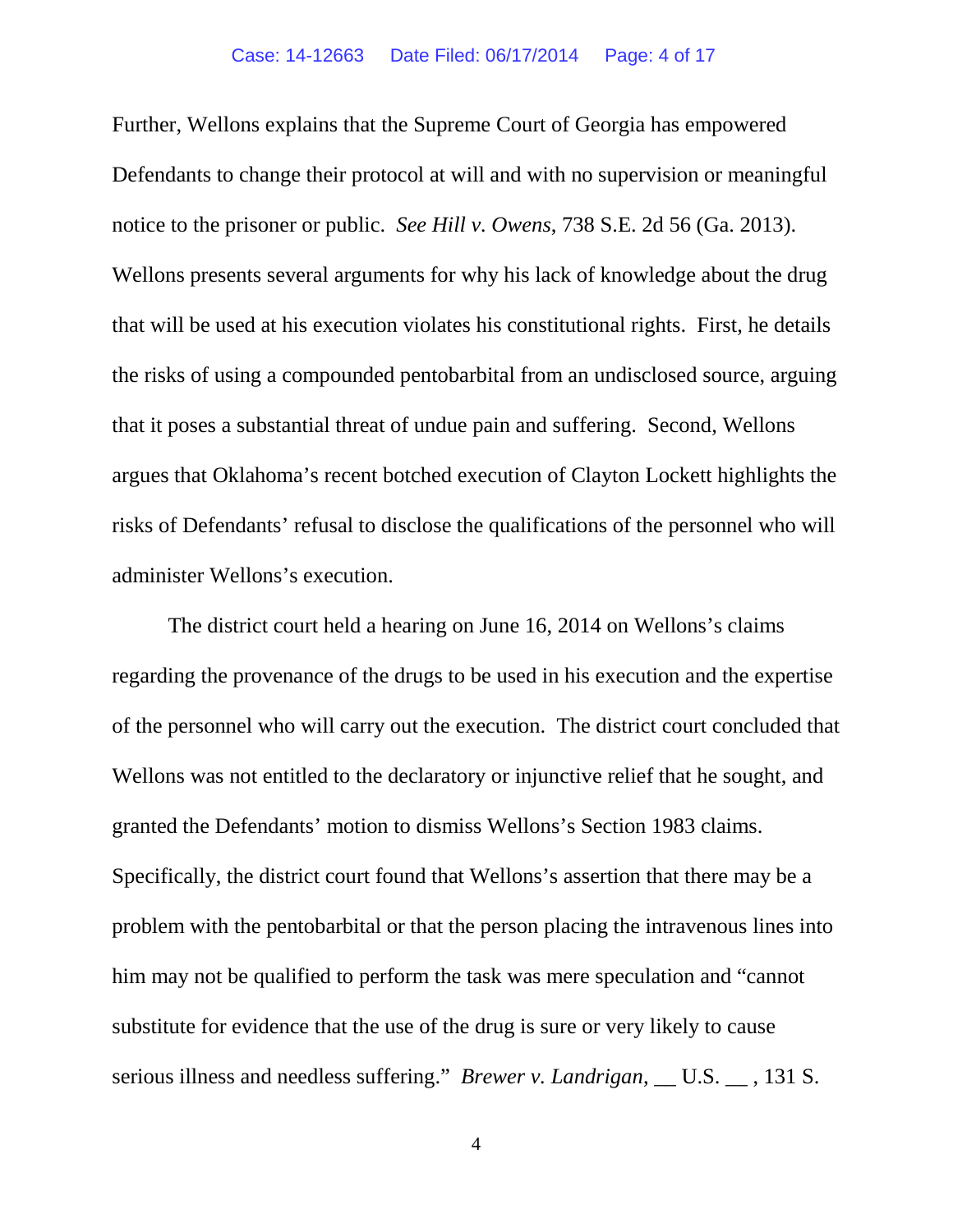Ct. 445 (2010) (quoting *Baze v. Rees*, 553 U.S. 35, 50, 128 S. Ct. 1520 (2008)); *see Mann v. Palmer*, 713 F.3d 1306, 1315 (11th Cir.), *cert. denied*, 133 S. Ct. 1752 (2013).

## **II. STANDARD OF REVIEW**

A temporary restraining order or a stay of execution is appropriate only if the movant demonstrates: "(1) a substantial likelihood of success on the merits; (2) that the preliminary injunction is necessary to prevent irreparable injury; (3) that the threatened injury outweighs the harm the preliminary injunction would cause the other litigant; and (4) that the preliminary injunction would not be averse to the public interest." *Chavez v. Florida SP Warden*, 742 F.3d 1267, 1271 (11th Cir.), *cert. denied* 134 S. Ct. 1156 (2014).

We review a district court's denial of a stay of execution for abuse of discretion. *Powell v. Thomas*, 641 F.3d 1255, 1257 (11th Cir. 2011) (per curiam); *Valle v. Singer*, 655 F.3d 1223, 1225 (11th Cir. 2011) (per curiam).

## **III. DISCUSSION**

## **A. Statute of Limitations**

As a preliminary matter, we note that the district court did not address whether Wellons's § 1983 claims were time barred. Claims brought pursuant to 42 U.S. § 1983 are subject to the statute of limitations period governing personal injury actions in the state where the action is brought. *Crowe v. Donald*, 528 F.3d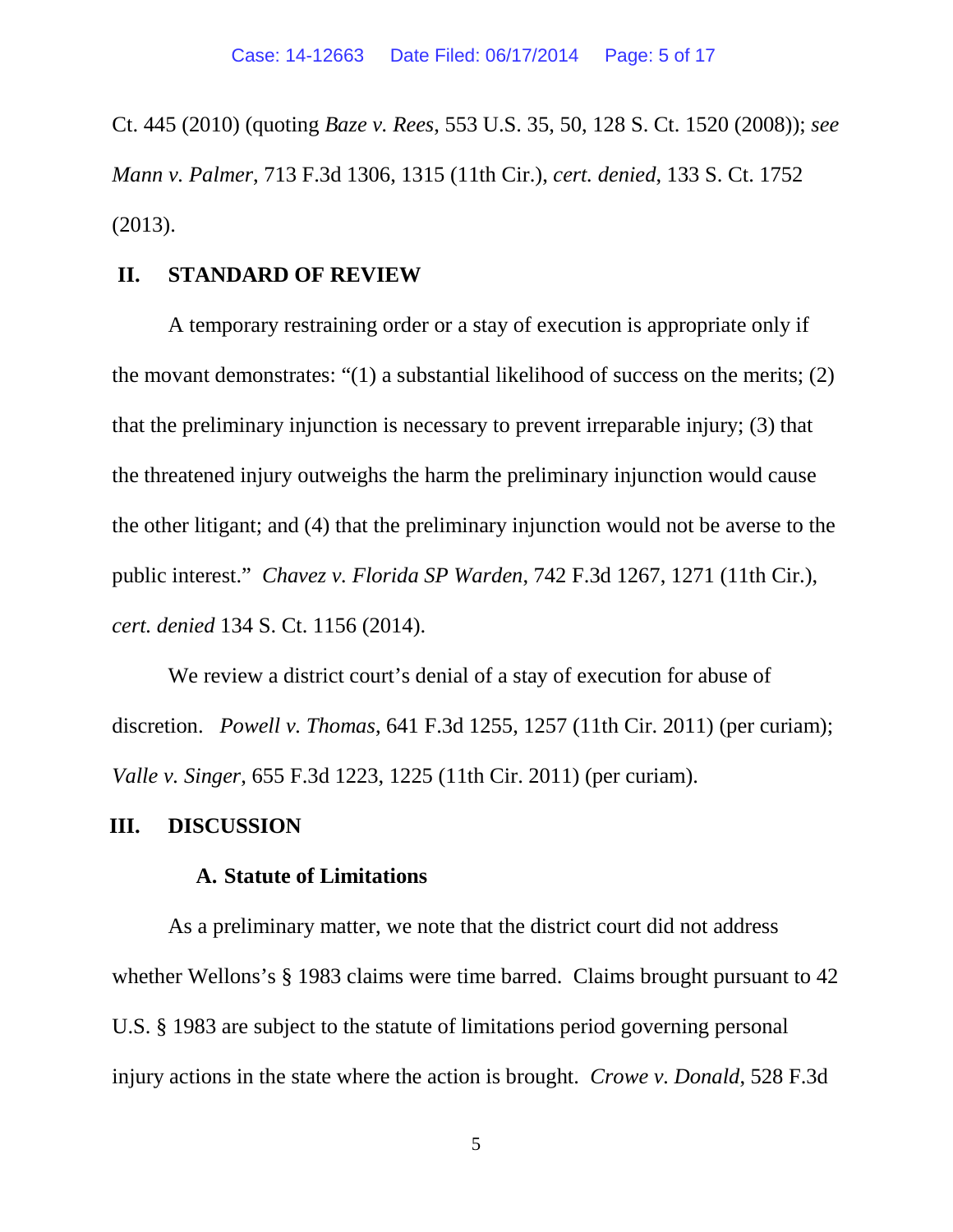1290, 1292 (11th Cir. 2008). In Georgia, the statute of limitations for tort actions is two years. *DeYoung v. Owens*, 646 F.3d 1319, 1324 (11th Cir. 2011). This court has explained that a petitioner's "method of execution claim accrues on the later of the date on which state review is complete, or the date on which the capital litigant becomes subject to a new or substantially changes execution protocol." *McNair v. Allen*, 515 F.3d 1168, 1174 (11th Cir. 2008). In *Arthur v. Thomas*, we held that whether a significant change has occurred in a state's method of execution is a fact dependent inquiry. 674 F.3d 1257, 1260 (11th Cir. 2012) (remanding for a hearing to fully consider whether the change in Alabama's execution protocol constituted a "significant change" which would reset petitioner's statute of limitations).

Wellons argues that the Eighth Amendment entitles him to the information necessary to determine whether Georgia's method of execution is cruel and unusual.<sup>[1](#page-5-0)</sup> Defendants gave Wellons the 2012 Georgia Department of Correction Lethal Injection Protocol in May 2014, and Wellons concedes that Defendants have indicated that they have obtained pentobarbital for his execution. This 2012 protocol sets forth the state's one-drug lethal injection protocol of using five grams of pentobarbital administered by trained medical personnel, including a physician

<span id="page-5-0"></span><sup>&</sup>lt;sup>1</sup> Wellons insists that he is not making a "method of execution" claim, but rather an Eighth Amendment challenge premised on his lack of information regarding the method and manner of his upcoming execution. As we see it, however, Wellons's challenge boils down to a method of execution challenge. *Cf*. *Powell v. Thomas*, 641 F.3d 1255, 1257-58 (11th Cir. 2011). For the purposes of this case, the statute of limitations analysis is the same.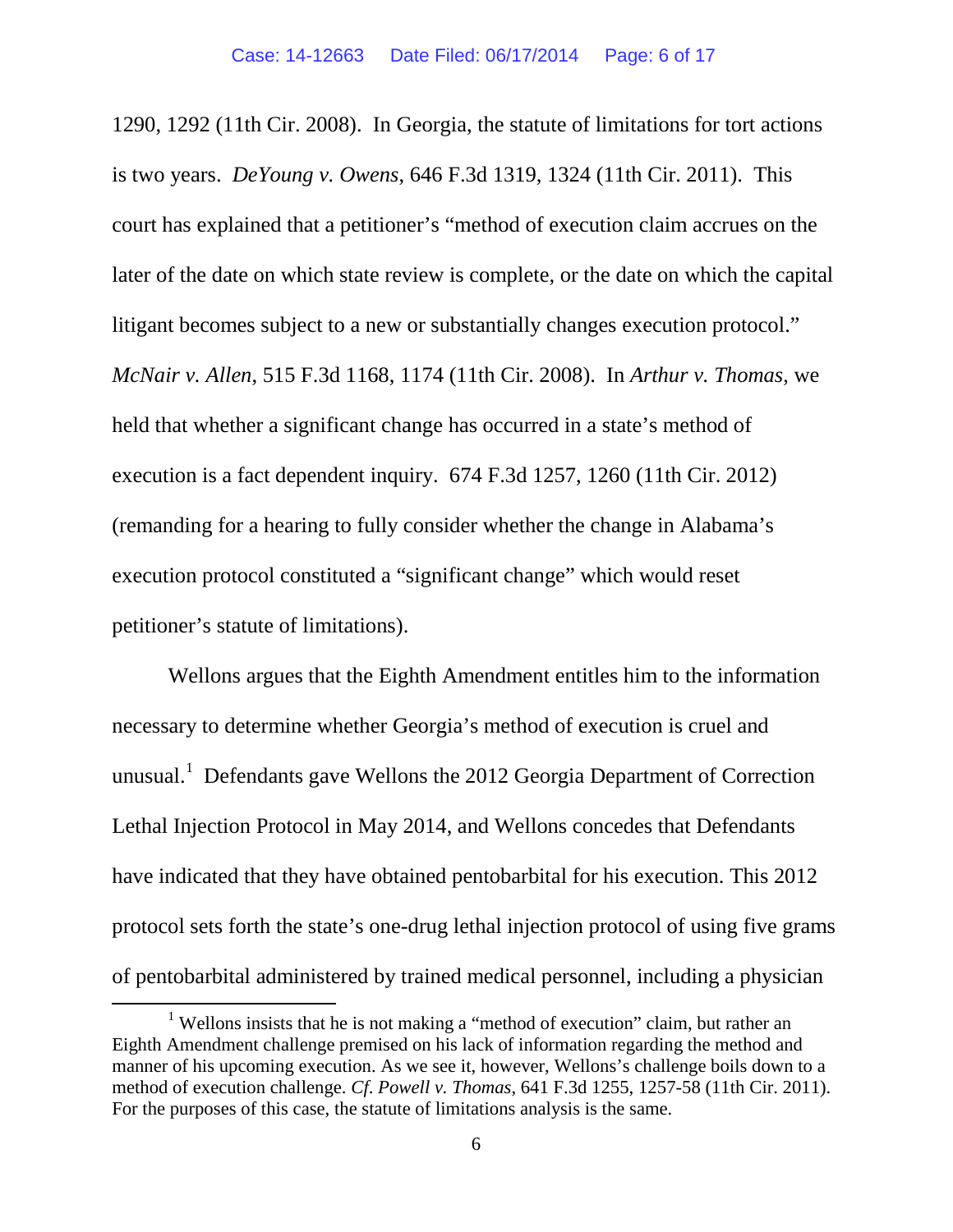and an IV nurse. However, because Defendants have not had any FDA-approved pentobarbital in their possession since March of 2013, Wellons believes that they will inject him with a compounded pentobarbital from an unknown manufacturer. Wellons appears to be arguing that Defendants will not follow their Legal Injection Protocol, or alternatively that changing from pentobarbital to a compound pentobarbital could constitute a "significant change" restarting the statute of limitations. *Arthur*, 674 F.3d at 1260. However, the Georgia Department of Corrections' anticipated use of an adulterated pentobarbital does not establish a "significant alteration in the method of execution." *See Mann*, 713 F.3d at 1314 (11th Cir. 2014) ("Because Mann cannot establish that the substitution of pentobarbital constituted a significant alteration to the method of execution in Florida, all of his claims not barred by res judicata are untimely."). Nor has Wellons alleged facts sufficient to show that Georgia's legal injection procedure has "substantially changed" based on the lethal injection secrecy act adopted by the Georgia legislature in March of 2013, which the Georgia Supreme Court has determined is constitutional. O.C.G.A. § 42-5-36; *see Owens v. Hill*, No. S14A0092, 2014 Ga. LEXIS 400 (Ga. May 19, 2014).

Therefore, Wellons last became subject to a substantially changed execution protocol in October 2001, when the Georgia Supreme Court declared that execution by electrocution violated the state constitution and directed any further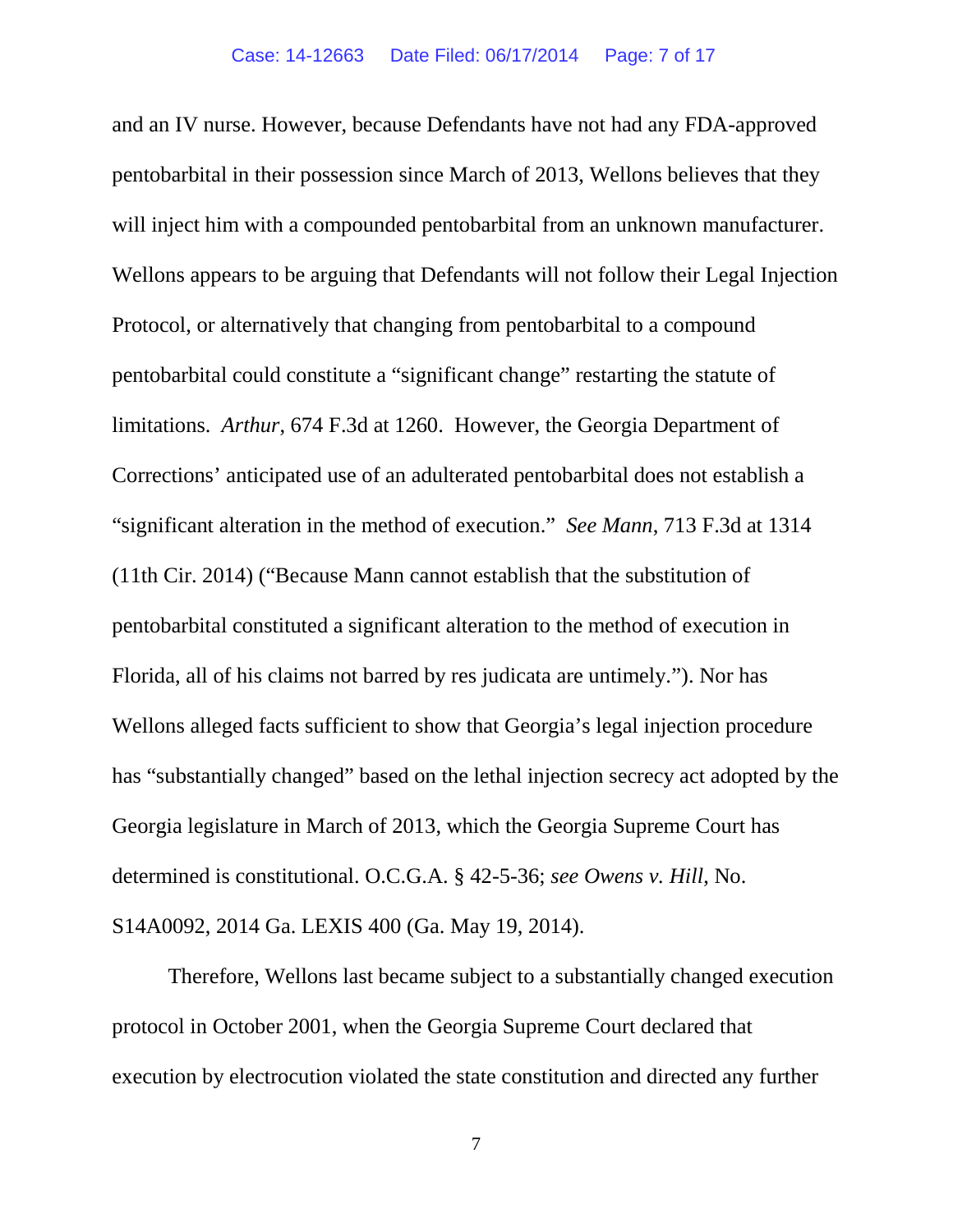executions to be carried out by lethal injection. *Dawson v. State*, 554 S.E. 2d 137, 139 (2001); *see DeYoung*, 646 F.3d at 1324. Thus, it appears to us that the statute of limitations began to run in 2001 and has expired. Nevertheless, given the critical nature of Wellons's challenges and district court's treatment of Wellons's claims, we proceed to the merits of his claims as well.

### **B. Wellons's Eighth Amendment Challenge**

Wellons argues that the Eighth Amendment entitles him to the information required to determine whether Georgia's lethal injection procedure is cruel and unusual. Specifically, the use of pentobarbital from a compounding pharmacy can add an unacceptable risk of pain, suffering, and harm because compounding pharmacies are not subject to the FDA regulation. Wellons maintains that the lack of oversight can lead compounding pharmacies, even those operating in good faith, to make critical mistakes in the production of drugs. Wellons also argues that he has not been permitted to learn about the qualifications of the individuals who will carry out his execution and has presented evidence that if pentobarbital is injected improperly, it can cause serious chemical burns.

Wellons argues that the Supreme Court has not hesitated to recognize a due process right to the information necessary to determine whether an Eighth Amendment violation exists. *See Ford v. Wainwright*, 477 U.S. 399, 417–18, 106 S. Ct. 2595 (1986) (holding that Florida's procedures for determining sanity of a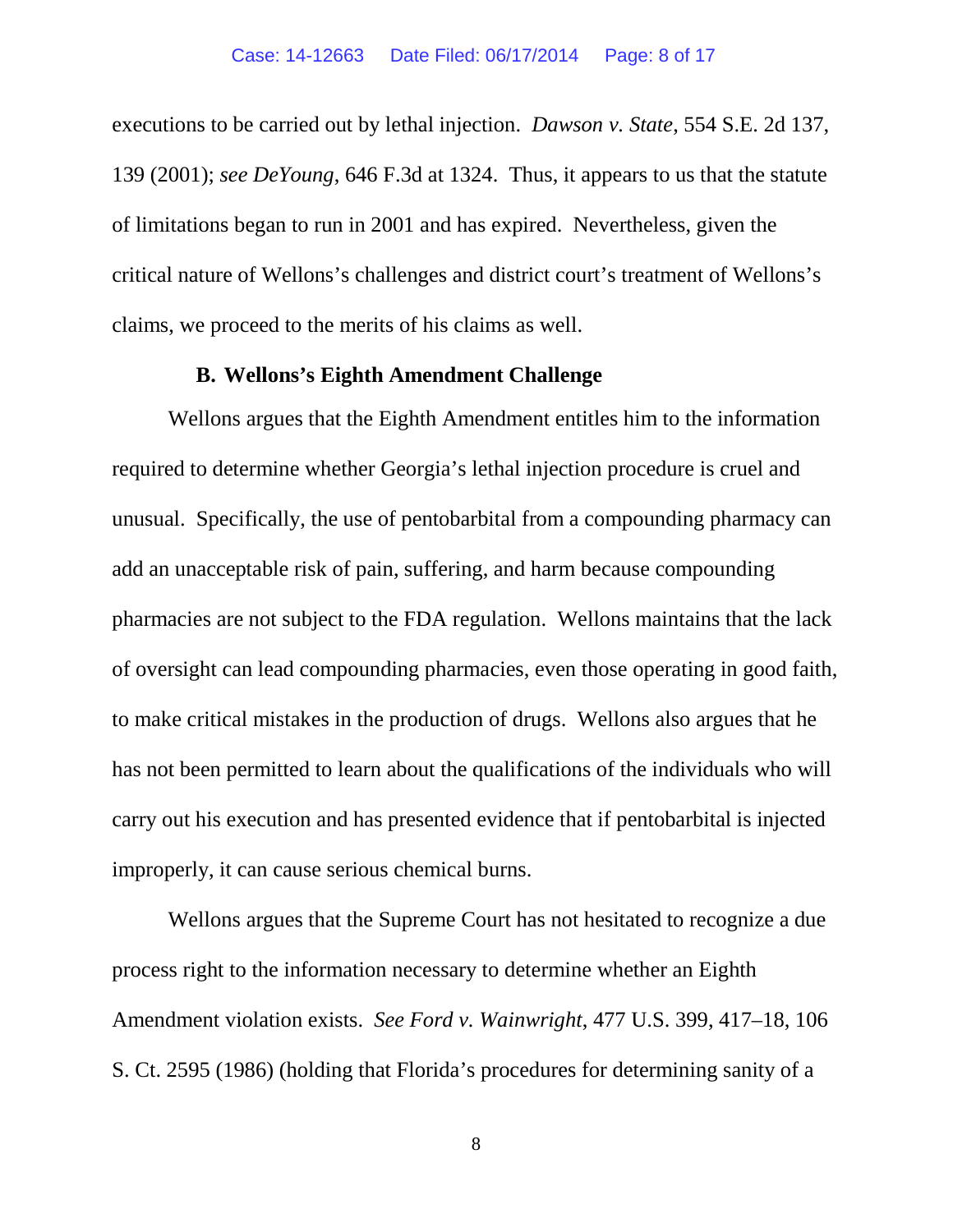death row prisoner were inadequate to afford a full and fair hearing on the issue and that the petitioner was entitled to an evidentiary hearing on the issue of his competence to be executed). In short, Wellons insists that Defendants are denying the information necessary to determine whether his Eighth Amendment rights are being violated—while claiming not to implicate his rights at all. Defendants insist, however, that Wellons's claim is speculative because he is arguing that the compounded pentobarbital *could* be imperfect, or that something *could* go wrong with the administration of the drug by prison personnel. Defendants argue that just because an execution may inadvertently result in pain, this does not establish the "objectively intolerable risk of harm" necessary to establish an Eighth Amendment violation. *Baze*, 553 U.S. at 51, 128 S. Ct. at 1531 (internal quotation marks omitted).

In order to prevail on an Eighth Amendment challenge, Wellons must demonstrate that the State is being deliberately indifferent to a condition that poses a substantial risk of serious harm to him. Indeed, where an Eighth Amendment cruel and unusual punishment claim alleges the risk of future harm, "the conditions presenting the risk must be '*sure or very likely* to cause serious illness and needless suffering,' and give rise to 'sufficiently *imminent* dangers.'" *Baze*, 553 U.S. at 50 (quoting *Helling v. McKinney*, 509 U.S. 25, 33, 34-35 (1993)). "In the lethal injection context, this standard requires an inmate to show an objectively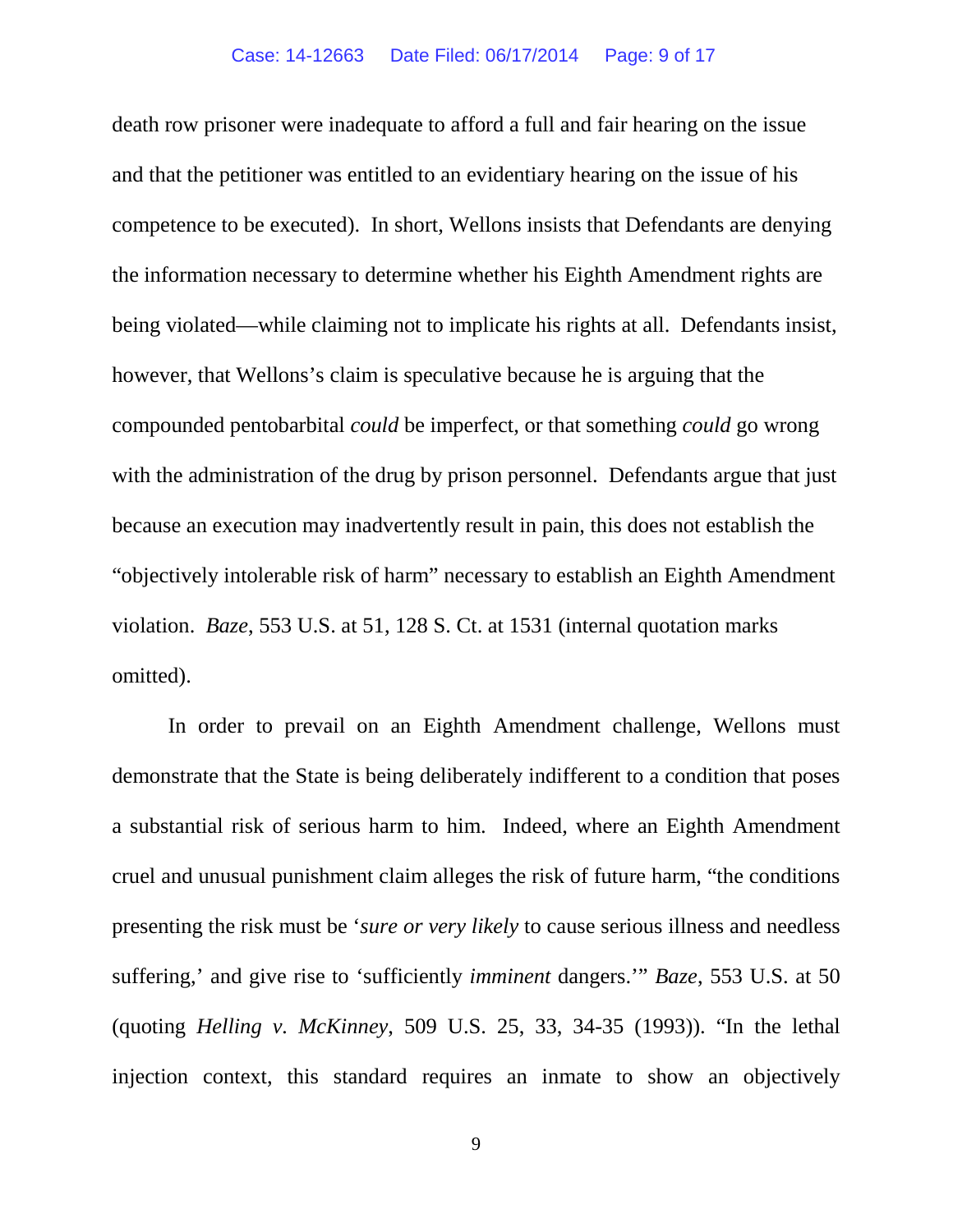#### Case: 14-12663 Date Filed: 06/17/2014 Page: 10 of 17

intolerable risk of harm that prevents prison officials from pleading that they were subjectively blameless for purposes of the Eighth Amendment." *DeYoung*, 646 F.3d at 1325 (internal quotations and citation omitted). A plaintiff must also show that the risk of severe pain is "substantial when compared to the known and available alternatives." *Baze*, 553 U.S. at 61.

The district court concluded that Wellons failed to establish a claim that the state has prevented him from asserting an Eighth Amendment claim, noting that state government officials are presumed to carry out their duties in a good-faith manner and in compliance with federal laws, citing *Alas. Dep't of Envtl. Conservation v. E.P.A.*, 540 U.S. 461, 507, 124 S. Ct. 983, 1013 (2004). The district court presumes that Defendants will act in good faith in selecting the pentobarbital and appointing the team that will carry out Wellons's execution. Accordingly, the district court concluded that Wellons's arguments were mere speculation which "cannot substitute for evidence that the use of the drug is sure or very likely to cause serious illness and needless suffering." *Landrigan*, 131 S. Ct. at 445 (internal quotation marks omitted).

Upon independent review, Wellons has not established that the trial court abused its discretion in denying the stay of his execution. We have held that speculation that a drug that has not been approved will lead to severe pain or suffering "cannot substitute for evidence that the use of the drug is sure or very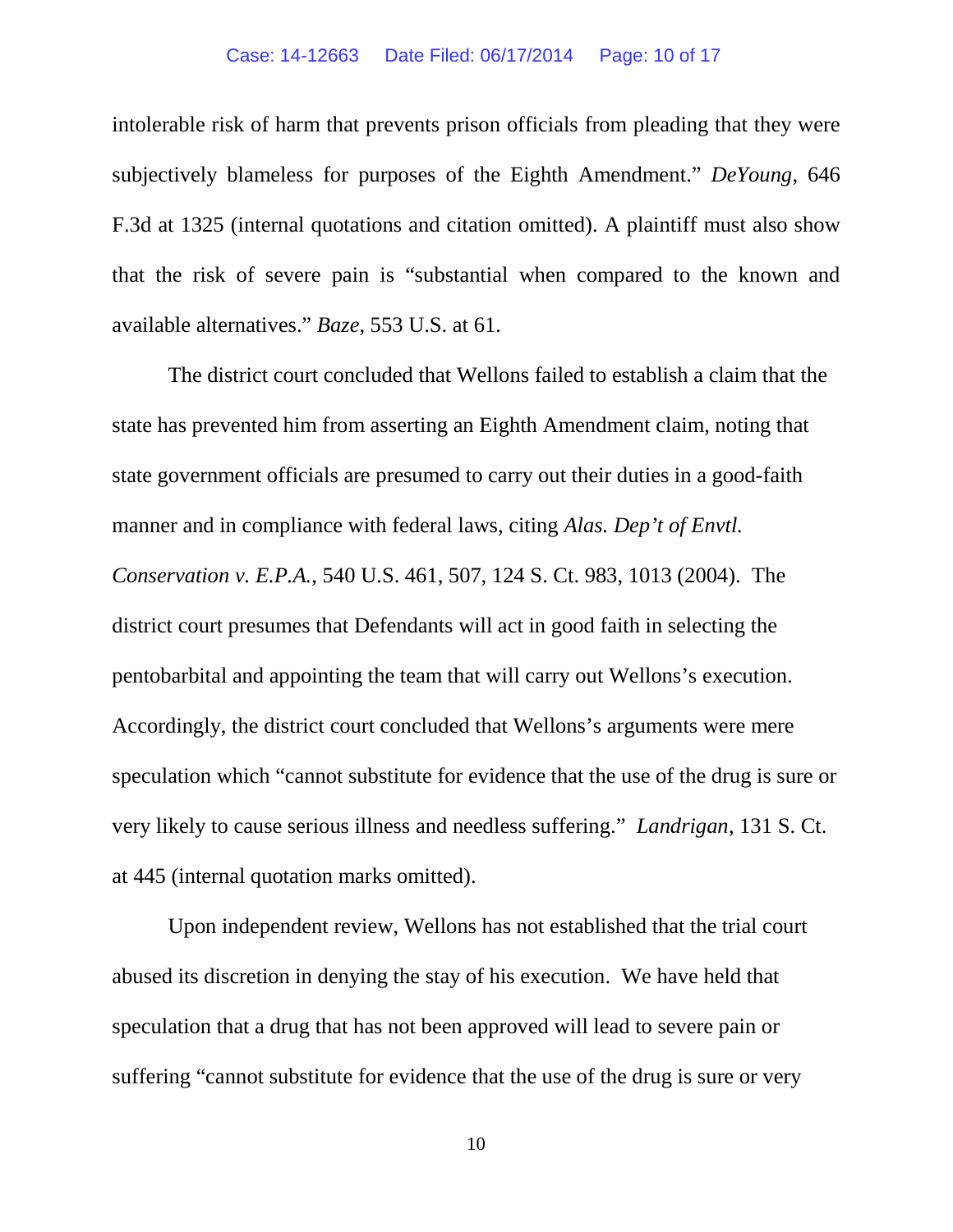likely to cause serious illness and needless suffering." *Mann*, 713 F.3d at 1315. Here, Wellons's argument that the compounded pentobarbital may be defective or the personnel administering the execution may be untrained is insufficient to establish a substantial likelihood of success on the merits of his Eighth Amendment claim. *See, e.g.*, *Chavez*, 742 F.3d at 1272; *see also Mann*, 713 F.3d at 1315 ("The Supreme Court has rejected the notion that the absence of approval by the Administration is sufficient to establish a substantial risk of severe pain."); *Sells v. Livingston*, No. 14-70014, 2014 WL 1316339 (5th Cir. Apr. 2, 2014) ("Plaintiff argues that because the State has transitioned to a new source for the compounded pentobarbital, there are unknowns because of the possibility of improper compounding or contamination. But plaintiff cannot rely on speculation alone. Plaintiffs must point to facts or evidence based on science and fact showing the likelihood of severe pain."), *cert. denied*, 134 S. Ct. 1787, 188 L. Ed. 2d 612 (2014); *In re Lombardi*, 741 F.3d 888, 896-97 (8th Cir. Jan. 24, 2014) ("Without a plausible allegation of a feasible and more humane alternative method of execution, or a purposeful design by the State to inflict unnecessary pain, the plaintiffs have not stated an Eighth Amendment claim based on the use of compounded pentobarbital. . . . As to the other claims raised by the plaintiffs, the identities of the prescribing physician, pharmacist, and laboratory are plainly not relevant."), *cert. denied*, 134 S. Ct. 1790 (2014) *and reh'g denied*, 741 F.3d 903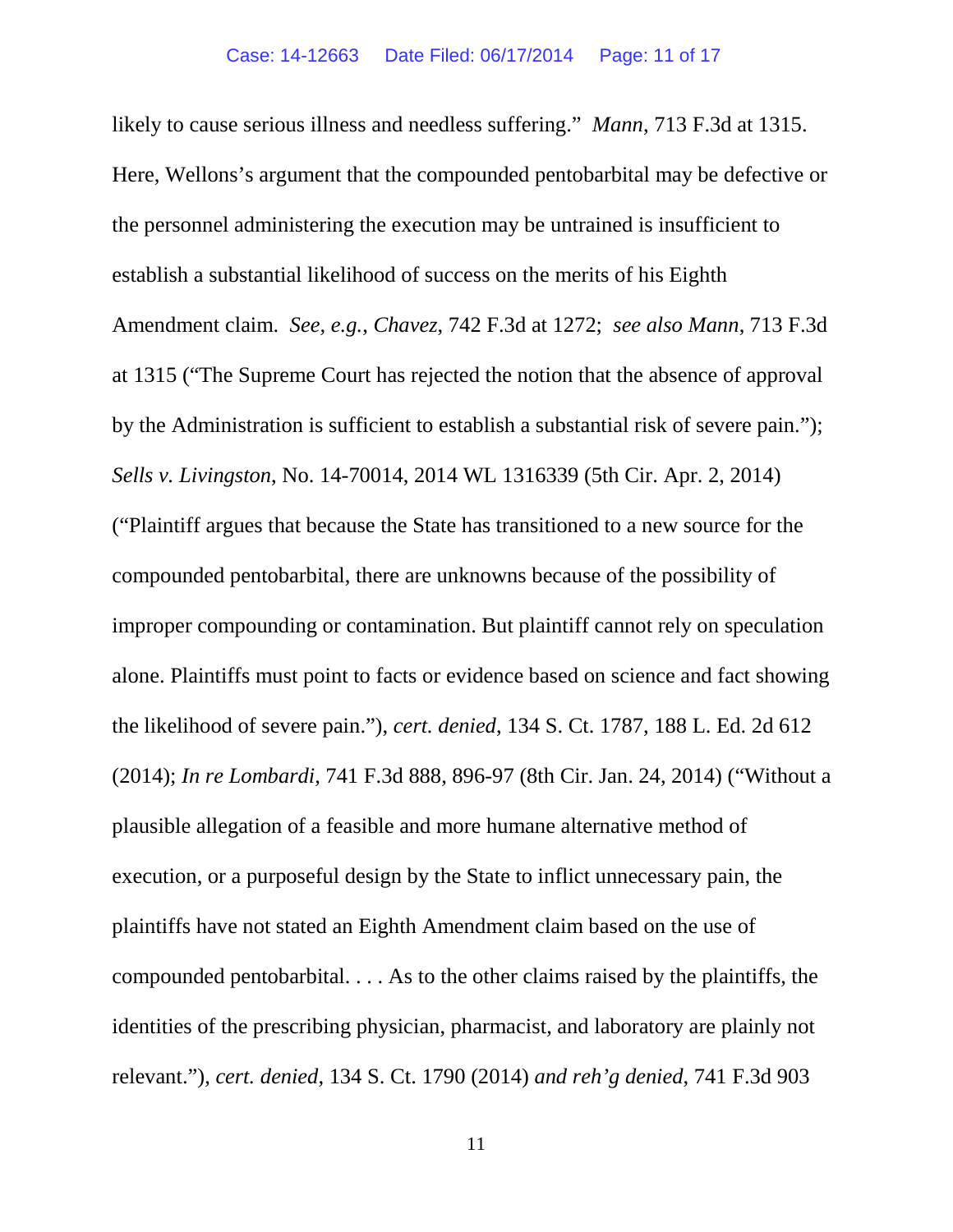(8th Cir. 2014). Moreover, Wellons has "failed to show that any . . . alternative procedure or drug is 'feasible, readily implemented, and in fact significantly reduce[s] a substantial risk of severe pain.'" *Mann*, 713 F.3d at 1315 (alteration in original) (quoting *Baze*, 553 U.S. at 52).

### **C. Wellons's First, Fifth, and Fourteenth Amendment Challenges**

Wellons maintains that due process entitles a person whose constitutional rights will be affected by state actions to, at minimum, both notice of those actions and an opportunity to be heard in a meaningful manner. *See Fuentes v. Shevin*, 407 U.S. 67, 80, 92 S. Ct. 1983, 1994 (1972) ("Parties whose rights are to be affected are entitled to be heard; and in order that they may enjoy that right they must first be notified." (internal quotation marks omitted)). Additionally, Wellons argues that Defendants' refusal to provide him with information regarding his execution denies him his First Amendment right of access to governmental proceedings. Wellons maintains that the Supreme Court has guaranteed a qualified right of access to governmental proceedings, in order to "ensure that the individual citizen can effectively participate in and contribute to our republican system of self-government." *Globe Newspaper Co. v. Superior Court for Norfolk Cnty.,* 457 U.S. 596, 604, 102 S. Ct. 2613, 2619 (1982). When determining whether the public has a First Amendment right of access to a particular governmental proceeding, reviewing courts must inquire into two "complementary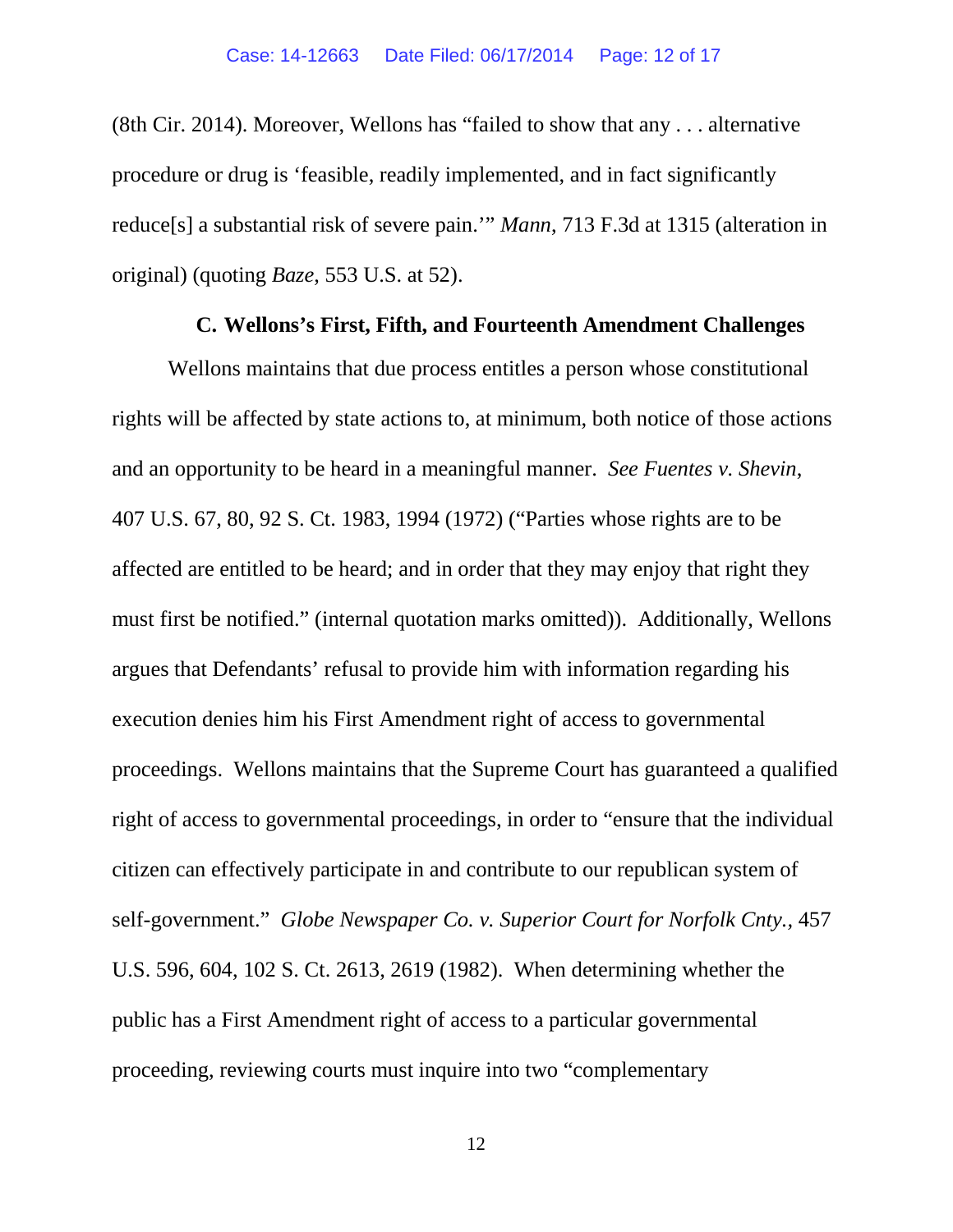considerations": (1) "whether the place and process have historically been open to the press and general public" and (2) "whether public access plays a significant positive role in the functioning of the particular process in question." *Press-Enterprise Co. v. Superior Court*, 478 U.S. 1, 8–9, 106 S. Ct. 2735, 2740 (1986). Wellons argues that both criteria are met. First, executions have historically been open events. Indeed, prior to Georgia's adoption of the Lethal Injection Secrecy Act, Wellons insists that Defendants would, in response to Open Records Act requests, provide prisoners and the public with detailed information about the drugs used in executions. Second, public access to information certainly plays a positive role in the functioning of capital punishment. Wellons insists that an informed public debate is critical in determining "'whether execution by lethal injection comports with the evolving standards of decency which mark the progress of a maturing society.'" *Cal. First Amendment Coalition v. Woodford*, 299 F.3d 868, 876 (9th Cir. 2002) (citing *Trop v. Dulles*, 356 U.S. 86, 101, 78 S. Ct. 590 (1958)).

The district court concluded, however, that Wellons's due process claim was merely a restatement of his Eighth Amendment claims, and was too speculative to succeed on the merits. With respect to Wellons's First Amendment claim, the district court agreed with Defendants that while there may be First Amendment implications involved in the openness of government operations, the cases Wellons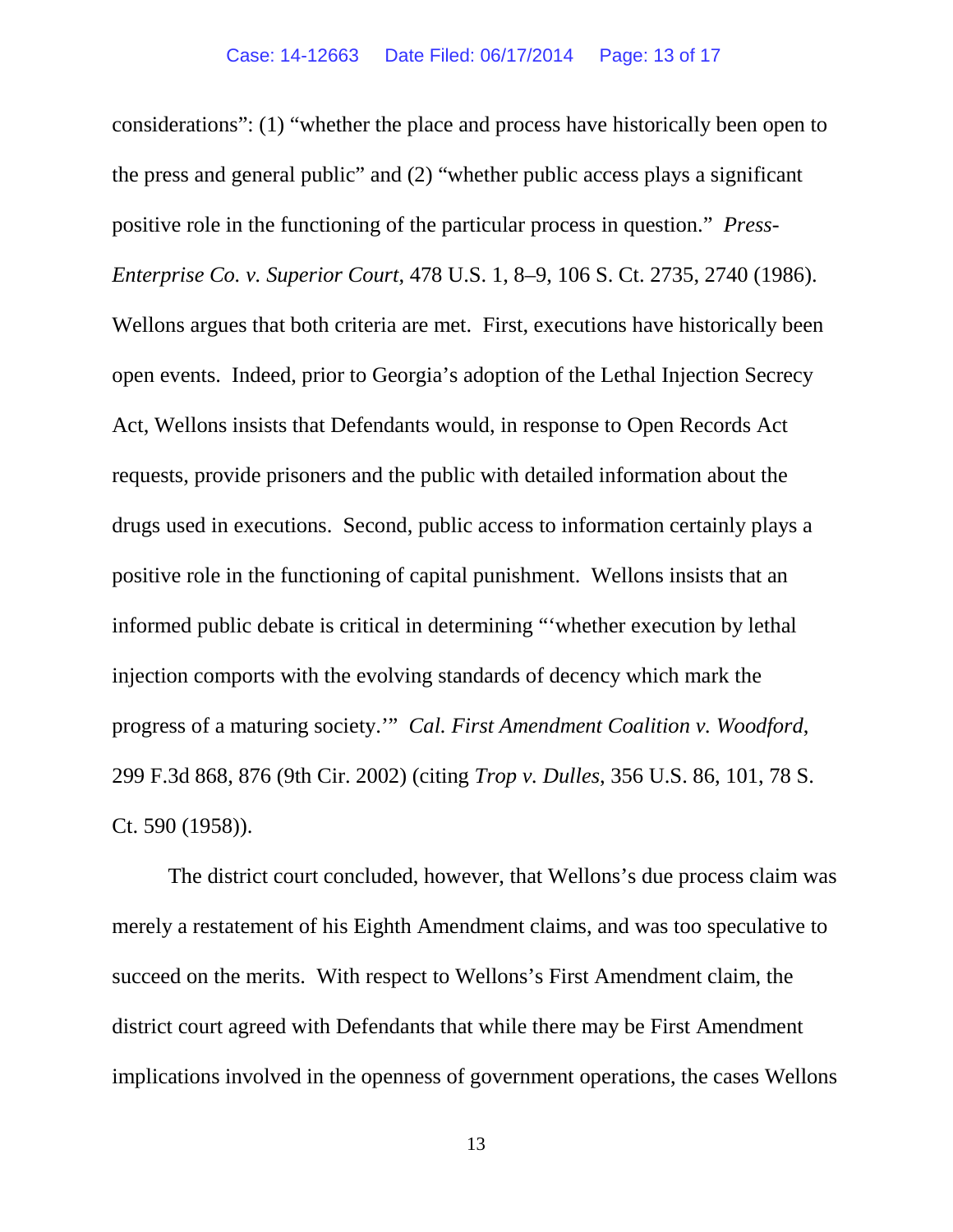relies upon turn on the public's, rather than the individual's, need to be informed so as to foster debate. *See Pell v. Procunier*, 417 U.S. 817, 831, 94 S. Ct. 2800, 2808 (1974). The district court determined that Wellons did not have a First Amendment right to access this information from Defendants.<sup>[2](#page-13-0)</sup>

We agree with the judgment of the district court. Neither the Fifth, Fourteenth, or First Amendments afford Wellons the broad right "to know where, how, and by whom the lethal injection drugs will be manufactured," as well as "the qualifications of the person or persons who will manufacture the drugs, and who will place the catheters." *See Lewis v. Casey*, 518 U.S. 343, 354 (1996) ("[S]tatements [in *Bounds*] appear to suggest that the State must enable the prisoner to *discover* grievances, and to *litigate effectively* once in court. . . .These elaborations upon the right of access to the courts have no antecedent in our pre-*Bounds* cases, and we now disclaim them." (citing *Bounds v. Smith*, 430 U.S. 817, 825 (1977)); *Sepulvado v. Jindal*, 729 F.3d 413, 420 (5th Cir. 2013) ("There is no violation of the Due Process Clause from the uncertainty that Louisiana has imposed on Sepulvado by withholding the details of its execution protocol."); *Williams v. Hobbs*, 658 F.3d 842, 852 (8th Cir. 2011) (holding that the prisoners, who argued that the Arkansas Method of Execution Act violated the due process

<span id="page-13-0"></span> $2$  Although the district court did not explicitly cite Wellons's burden for achieving the injunctive relief he seeks, *see Chavez*, 742 F.3d at 1271, we interpret its conclusion as a finding that Wellons did not establish a substantial likelihood of success on the merits of his due process or First Amendment claims.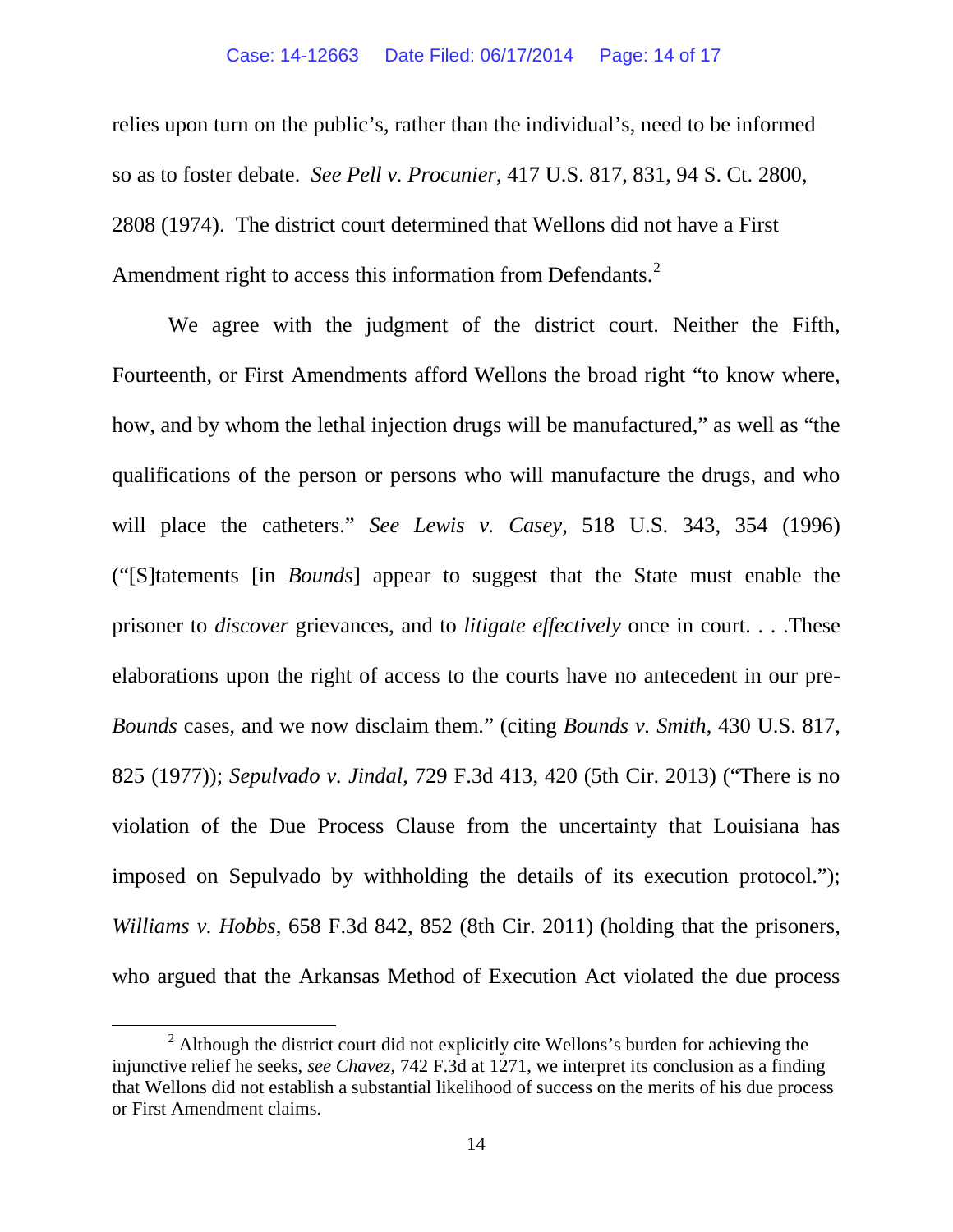#### Case: 14-12663 Date Filed: 06/17/2014 Page: 15 of 17

clause because its secrecy denied them "an opportunity to litigate" their claim that the execution protocol violated the Eighth Amendment, failed to state a plausible due process access-to-the-courts claim). Wellons has not established a substantial likelihood of success on the merits of his claim that the dearth of information regarding the nature of the pentobarbital that will be used in his execution and the expertise of those who will carry it out violates the First Amendment or his right to due process. This ground is also a sufficient basis to conclude that the district court did not abuse its discretion in concluding that Wellons is not entitled to injunctive relief on these claims.

# **IV. CONCLUSION**

We conclude that the district court's determination, following an evidentiary hearing, to deny Wellons a stay of execution or a temporary restraining order was not an abuse of discretion. Wellons's Motion for a Stay of Execution is **DENIED.**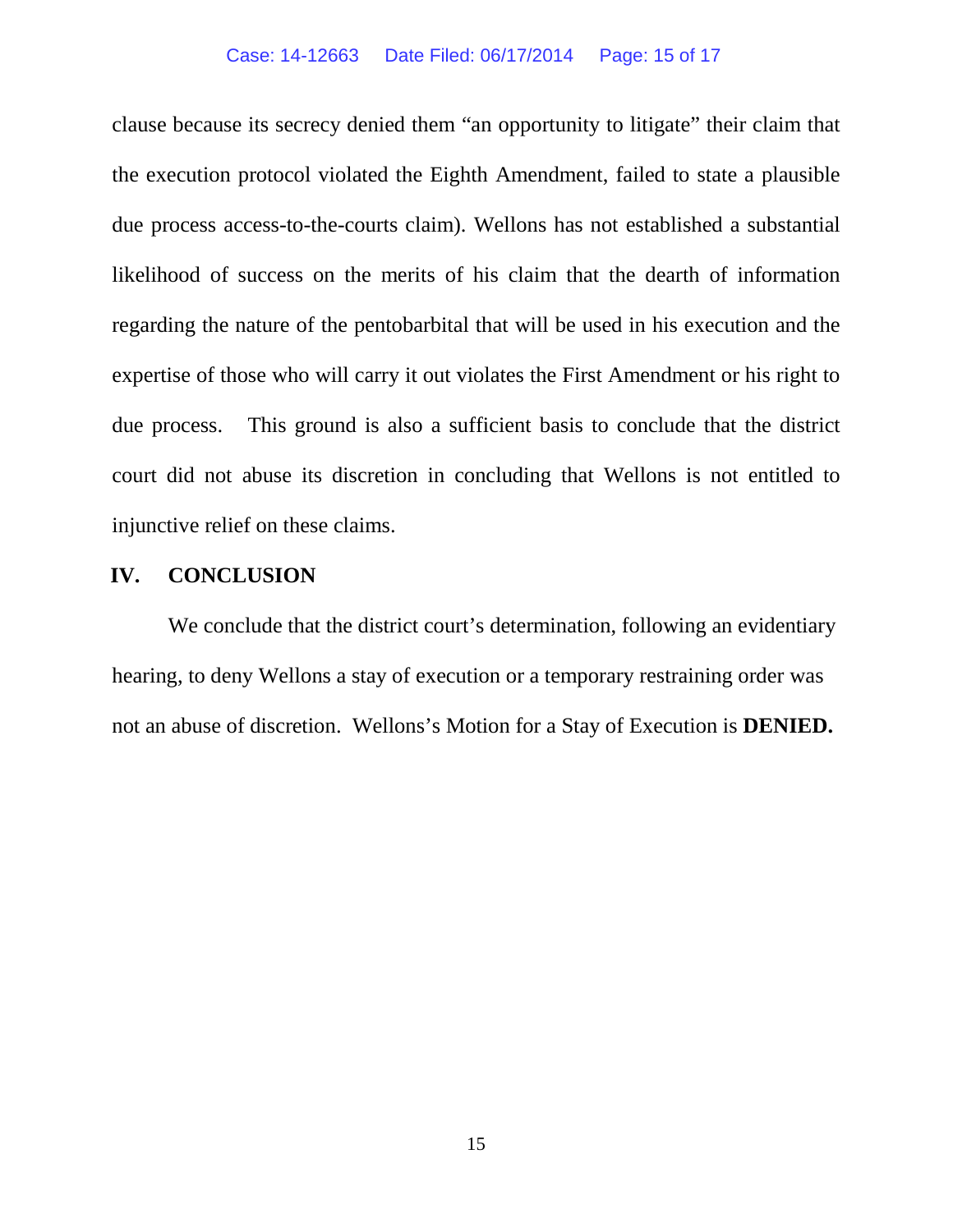WILSON, Circuit Judge, concurring in judgment:

With respect to Wellons's Eighth Amendment claim, I agree that the district court did not abuse its discretion in concluding that Wellons failed to show the likelihood of success on the merits required for injunctive relief. However, I write separately to highlight the disturbing circularity problem created by Georgia's secrecy law regarding methods of execution in light of our circuit precedent.

We explained in *Mann v. Palmer* that "[a]fter *Baze*, an inmate who seeks a stay of execution must establish that the lethal injection protocol of his state creates a *demonstrated* risk of severe pain that is substantial when compared to the *known alternatives*." 713 F.3d 1306, 1315 (11th Cir. 2013) (emphasis added). Although Wellons insists that his is not a "method of execution" claim, in order to succeed under the Eighth Amendment, he must show that the manner in which Georgia intends to execute him generates "a substantial risk of serious harm or an objectively intolerable risk of harm." *Baze v. Rees*, 553 U.S. 35, 51, 128 S. Ct. 1520, 1532 (2008) (internal quotation marks omitted). Possibly due to his lack of information about the compound pentobarbital that will be used and the expertise of the people who will administer his execution, Wellons has not shown such a risk. Indeed, how could he when the state has passed a law prohibiting him from learning about the compound it plans to use to execute him? Although Wellons has been given the 2012 Lethal Injection Protocol which indicates that